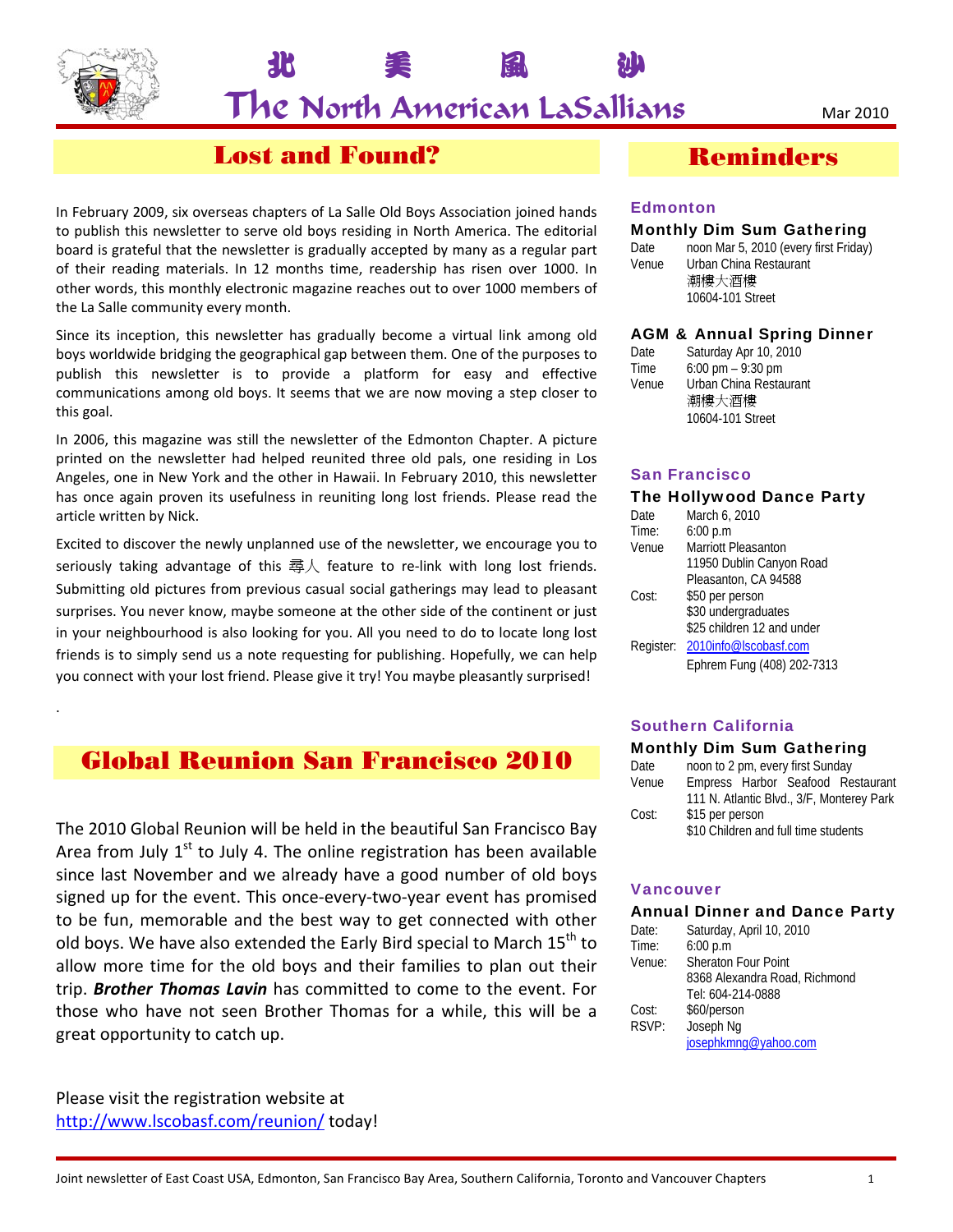

北

The North American LaSallians

Mar 2010

# **Chapter News**

### **Vancouver**

### **Chinese New Year Dinner**

The Vancouver Chapter 2010 Chinese New Year Celebration Dinner held in Renfrew Dim Sum Seafood Restaurant (炳勝風味大酒家) on February 11, 2010 turned out to be a big success. First started with a few scattered responses, the dinner had quickly gained support and had attracted about 60 members and guests for the event.

In addition to the normal gathering of keen die-hard members, Victor Leung (77) was able to be reunited with James Lau, a fellow 77er at the dinner. The Chapter was also honored to have our special out-of-town Gustavo Da Roza(50') all the way from Winnipeg joining us for dinner.

Thanks to help from Ralph Yip, photos of the gathering are now available for viewing at the Chapter's photo gallery.

Finally, on behalf of the Vancouver Chapter, we wish fellow LaSallians a prosperous Year of Tiger -



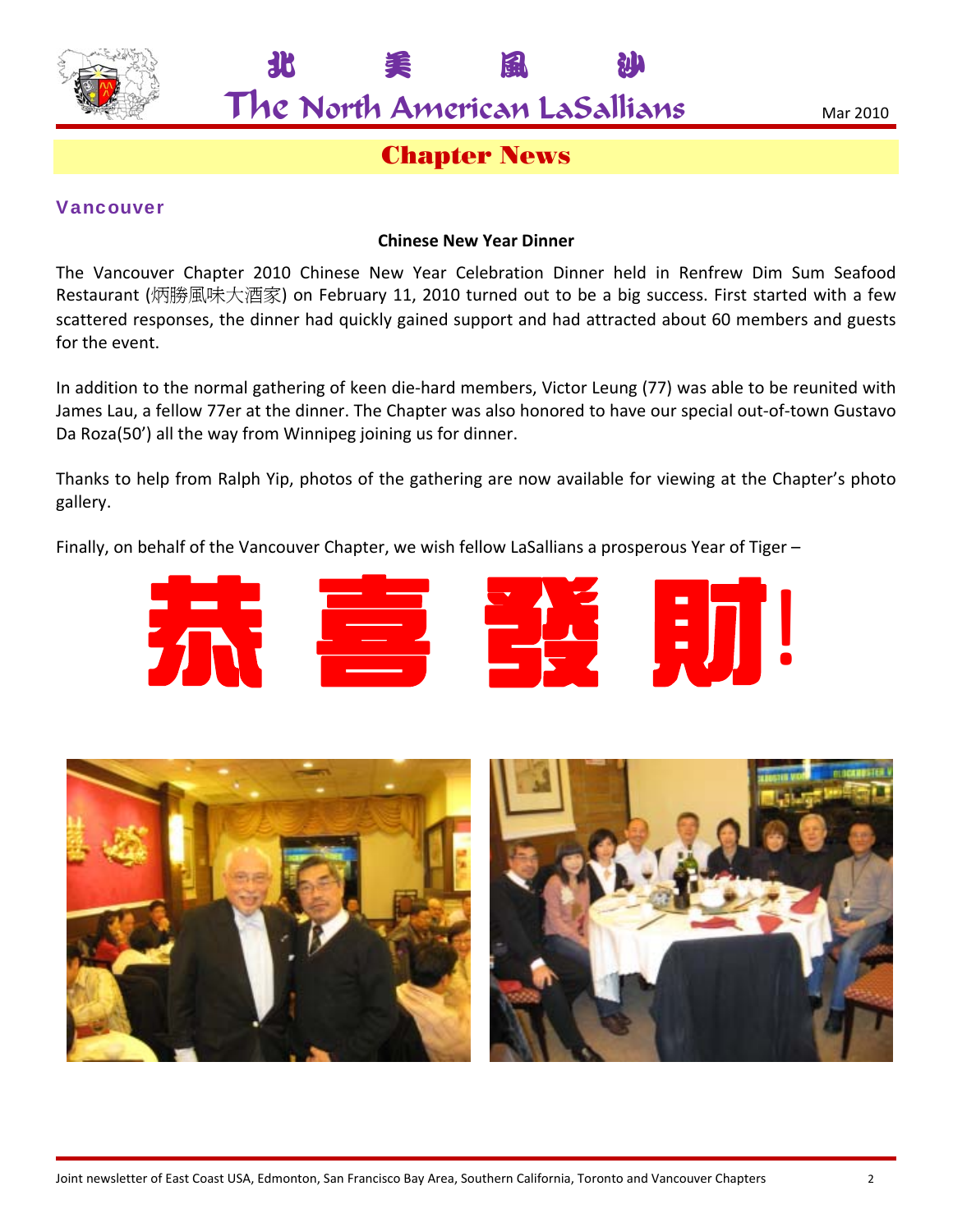

#### 北 品 沙 準 The North American LaSallians











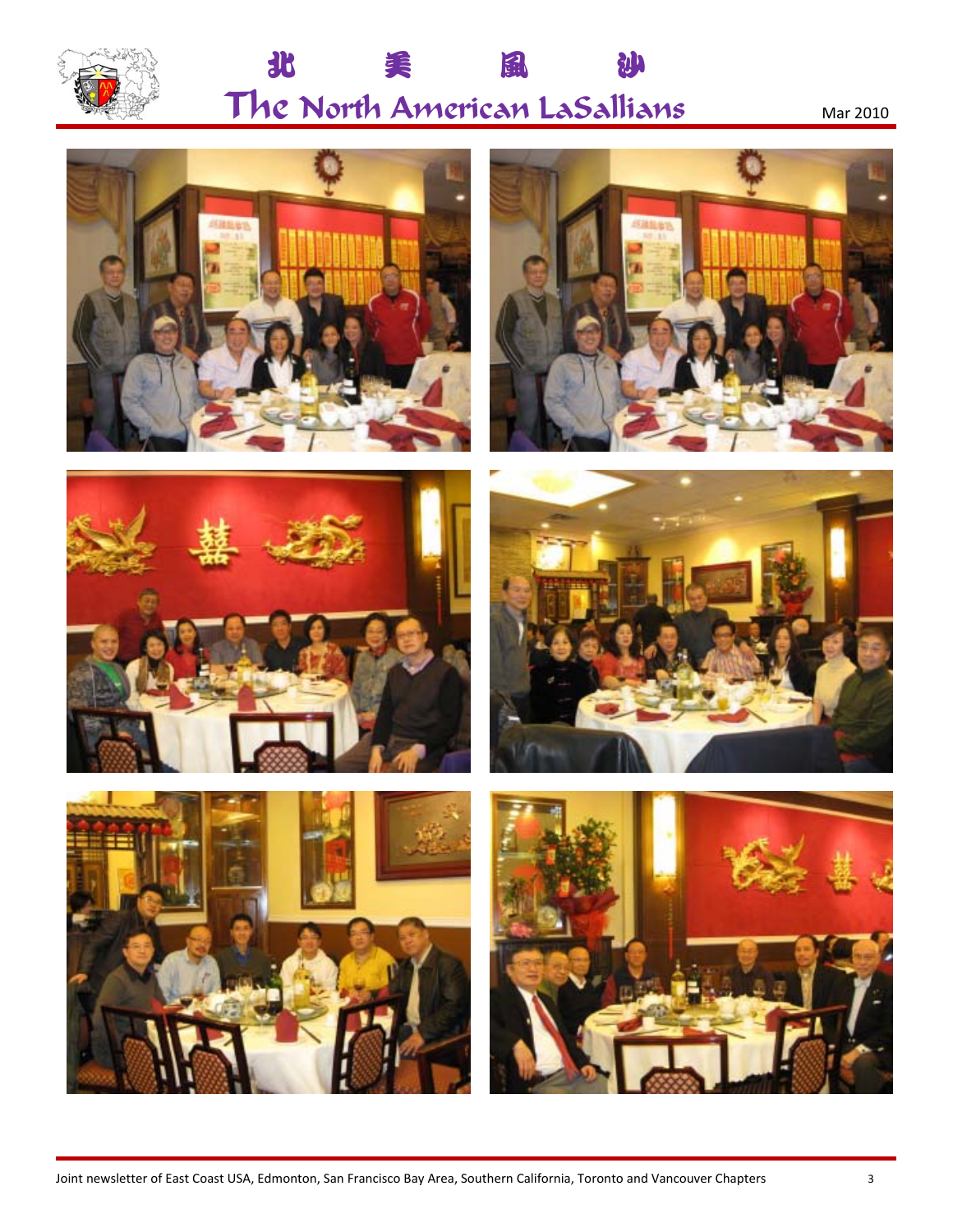

The North American LaSallians

美

Mar 2010

# **Life Update**

ࢲ

Ւ

The 2010 Winter Olympic Games were held in Vancouver between February 12 and 28, 2010. We are looking forward to contributions from fellow La Sallians about their experiences in the Games. Peter Chiong (1970) was a staff at the Games. He has sent us some pictures first to be published in this newsletter. We may have his write-up next month. Stay tuned.

**Editor rial Board**



 $\overline{\mathbf{a}}$ 

Peter in front of the countdown clock before the Games starts



**Pe eter at work in uniform**



Peter and wife Lina (passing or holding the torch?)



after work (?) at Heineiken Pavillion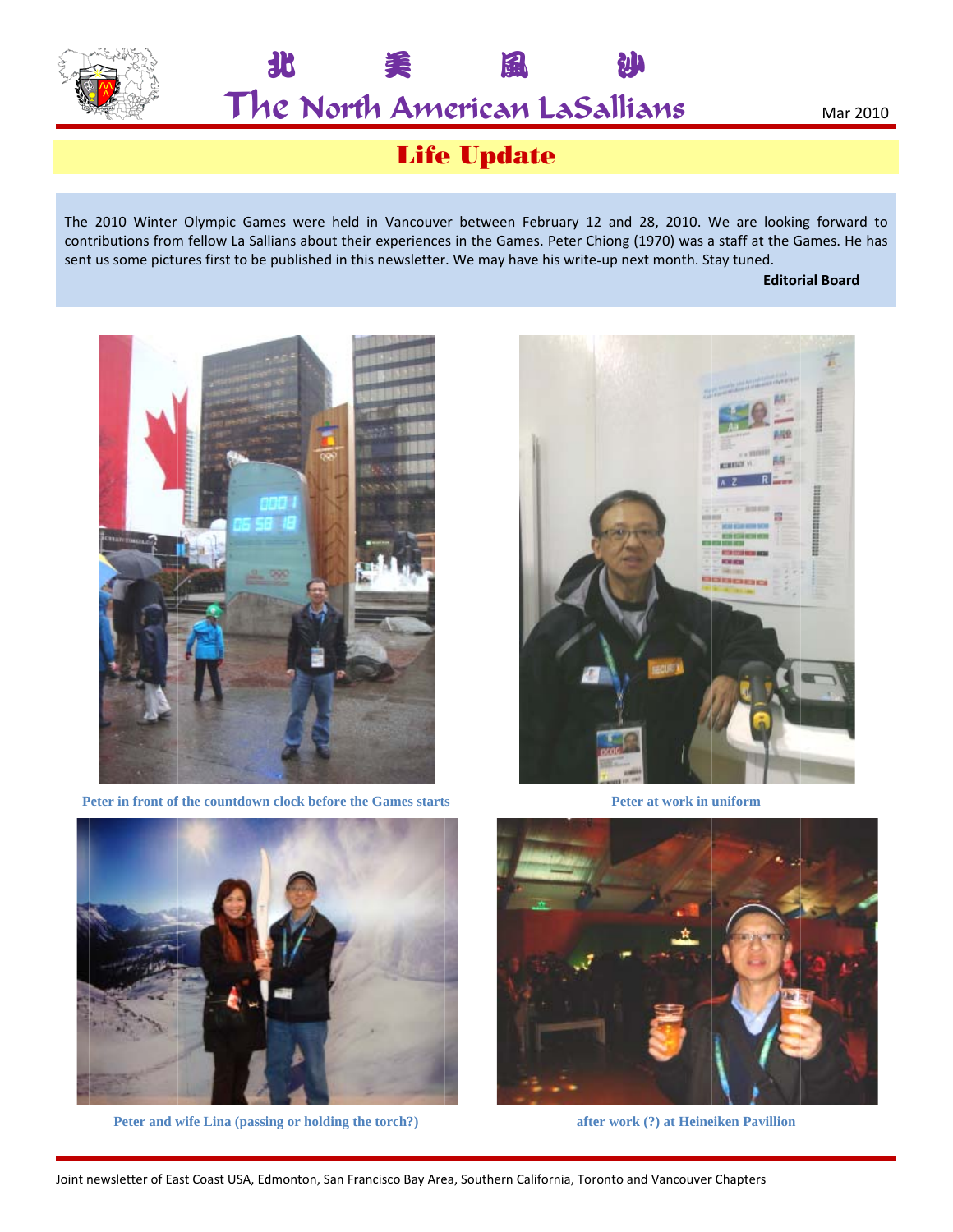

# 北 美 風 沙 The North American LaSallians Mar 2010

Vancouver Chapter has started a photo album dedicated to the 2010 Winter Olympics and the pictures of the Olympics flame shown here are taken from their photo gallery at http://gallery.lscobavan.org/main.php.





## Looking for old classmates?



Last month, we published an article written by William Lai about his recent visit to Hong Kong. The article came with three pictures one of which had led to a beautiful development (see Nick's write‐up in this newsletter). Besides, we have some good communications with Ricky afterwards. Ricky has sent us an invitation to attend the "happy‐hour get‐together" and meet him in Hong Kong

**Editorial Board**

### Hi Calvin

Many thanks for adding my name to the Newsletter distribution list. Looking forward to receiving news of all OBs around the North America area. Will certainly contribute when and as there is any news from Hong Kong. There is one thing ‐ due to the success of the "reunion get‐together" with the Maryknoll's OGs last December, the OBs are planning another "happy hour get-together" with, would you believe, the St. Mary's OGs. This happening is scheduled for mid-April and I for one can't wait for it to happen. Again, the gathering will be held at the Club Lusitano 'watering hole' and if, by any chance, you are in Hong Kong at that time, please make it a point to come. For that matter, should any OB from within your area or Vancouver be visiting Hong Kong about that time, please let them know about it and ask them to contact me. My office number is 2167‐1425 and mobile is 9154‐1835. The Club Lusitano address is 16, Ice House Street, Central, Hong Kong.

Looking forward to talking with you again real soon.

Best Regards

Ricky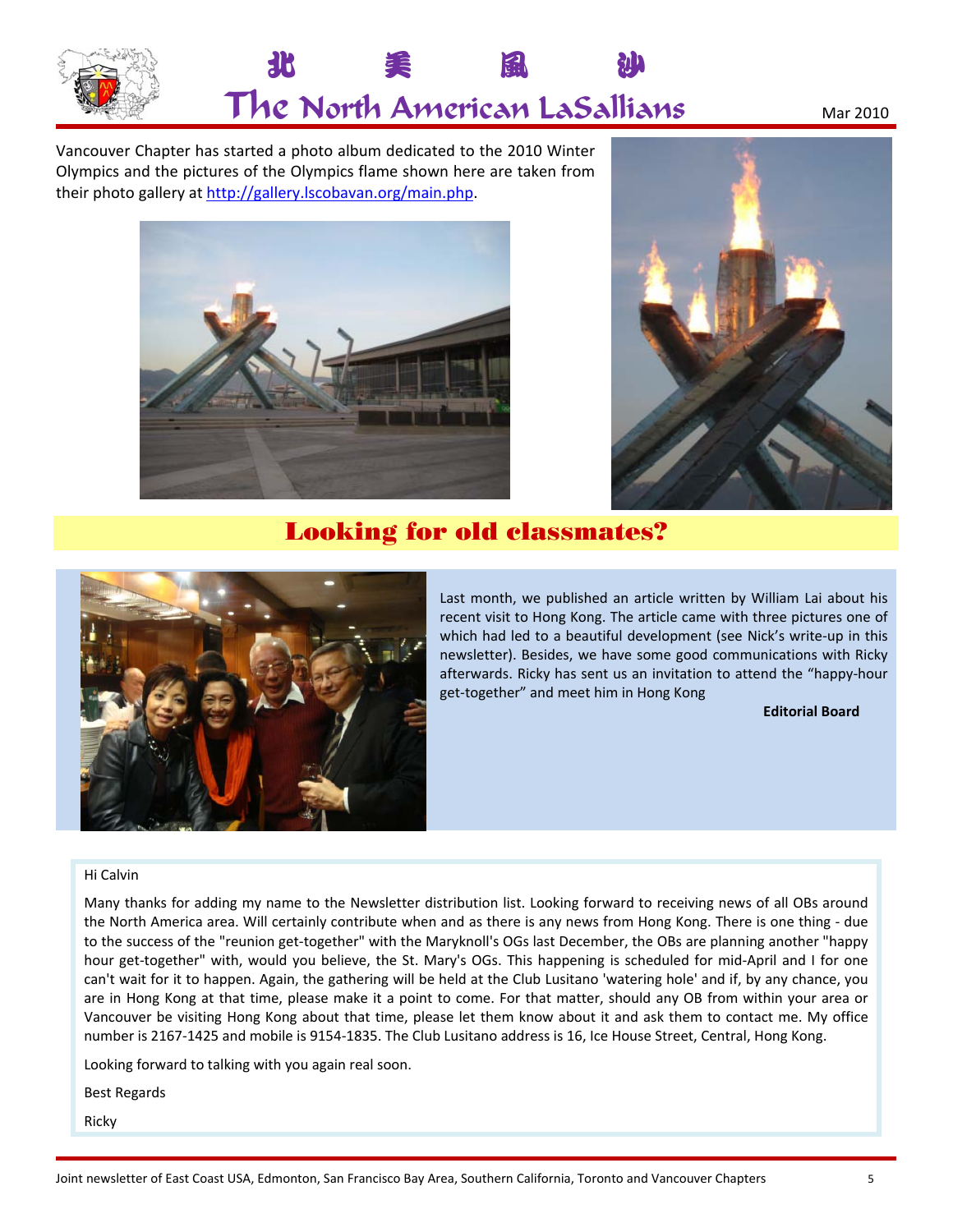

# **Looking for Old Classmates?**

### **Nick Domingo (1963)**

There's a goldmine in our monthly Newsletter, the North American LaSallians. In December 2009, when I was registering to go to the SF Reunion in July 2010, I happened to browse through the pictures posted on the registration link. In a 2002 picture of a reception for Ip Sheung Wah, I found sitting next to him, Francis Nguyen whom I had not seen in over 40 years. I found out a number of years through another LSOB living in New York that he had married a girl who lived 2 apartments away from my wife on Argyle Street and who also worked with my wife at the Hongkong Federation of Labour. I embarked on a search for his e-mail id and with help from Ephrem Fung (thru Calvin Chan), I was able to contact Francis. Needless to say, we were delighted to touch base again after all these years. He will be attending the Reunion Dinner and Iolani and I look forward to seeing him and his wife again.

In the February 2010 edition of the newsletter, William Lai shared his visit to HK in December 2009 with all of us. In one of the pictures were 2 friends of mine whom I had not seen in (again) over 40 years. We are all getting old, that's for sure. Henrique (we call him Ricky) Souza is now the Manager of the Club Lusitano in HK after his retirement with the bank. He is also a drummer and we have played together in our younger days. Lani Sinarwi is a former Marynoll girl whose brother (John Oei) was a La Sallian and used to play guitar. I used to hang out at their house on La Salle Road. Their parents liked me to play the piano for them every time they saw me. Ricky and I have corresponded several times now, thanks to William Lai with providing me with his e-mail address. I have sent an e-mail to Lani also but have yet to receive her response as of this writing.

Roll back to our AGM meeting of 2008. William Lai (again) asked me at dinner if I knew Arthur Remedios (1961) who graduated in Economics from HKU (like me). I had not seen Arthur since he graduated from HKU. We both lived in residence at Ricci Hall, which has traditions and ties (Riccians) quite similar to LSOBs. I contacted Arthur with the e-mail address that William gave me. Turns out that William's wife Vivien was in a conference in Toronto and Arthur's name appeared as one of the attendees. Arthur's response was like a blast from the past. Two other Riccians (one LSOB and one St. Joseph OB) from NY and Washington were also good friends who had wondered what happened to Arthur in 35+ years. It was a joyous occasion when they had a reunion in New Jersey in June



2008. I was not able to join them at that time but I had a reunion with Arthur in September 2008. Arthur has since then been re‐united with past Riccians in various gatherings in NY.

In March of this year, I will be going to Vancouver and I will try to get in touch with Michael Remedios and Tony Tavares who both belonged to the Mystics band. Ricky Souza is trying to get their email addresses and phone numbers to me.

So there you go……check out the monthly newsletters, photo albums and attend social gatherings organized by your local chapter. You never know what old friends you will find there. It's nice that names appear with many of the photos, as with the ravages of time, some of us have put on weight, have white hair, or hardly any hair. There's a gold mine out

**Left to right – Nick, Iolani, Arthur(1961) and Lynne Remedios.**